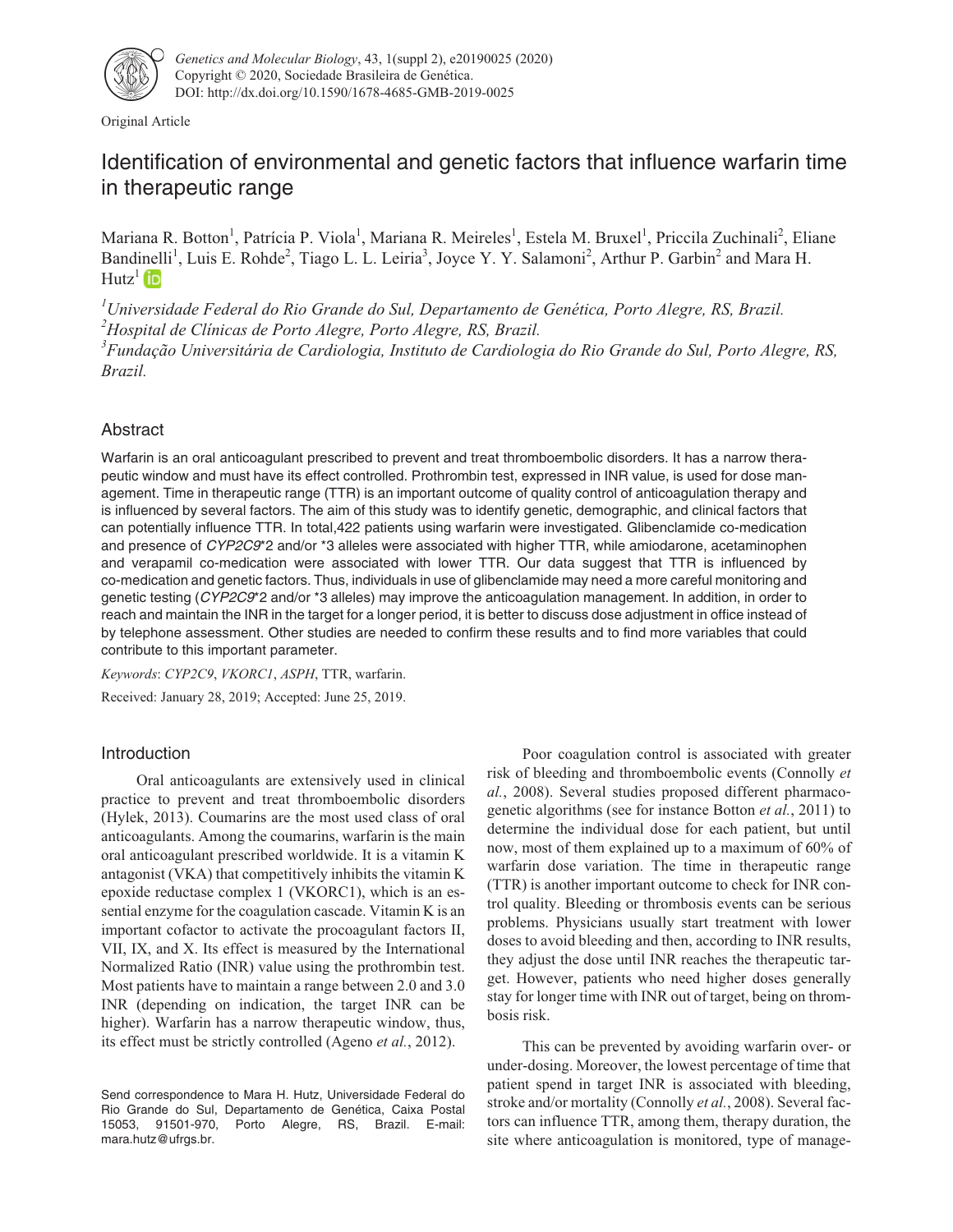ment, age, non-adherence to therapy, gender, ethnicity, polypharmacy, psychiatric disorders and other diseases, genetic factors, time for repeating the test after an out-ofrange INR, and selection of target INR (Macedo *et al.*, 2015). However, the literature is very controversial (Apostolakis *et al.*, 2013 Pokorney *et al.*, 2015). Among the genetic factors, polymorphisms in the *CYP2C9* and *VKORC1* genes have already been associated with TTR (Park *et al.*, 2015, 2017; Wypasek *et al.*, 2015; Bryk *et al.*, 2018). More recently, a GWAS reported that two SNPs (rs17791091 and rs4379440) in *ASPH* gene are associated with TTR (Eriksson *et al.*, 2016). As far as we know, up to the present day, there is no study that tried to replicate this GWAS result.

In order to guarantee a safe and effective treatment with warfarin, the knowledge of factors related to TTR are important in addition to algorithms for drug adjustment. Therefore, the aim of this study was to investigate the association between genetic (*CYP2C9*, *VKORC1*, and *ASPH*) and environmental factors associated with TTR.

### Materials and Methods

#### **Subjects**

A total of 422 patients were recruited at two university hospitals, Instituto de Cardiologia – Fundação Universitária de Cardiologia and Hospital de Clínicas de Porto Alegre. Both hospitals have different types of management, but both involve clinical *gestalt*. One of them follows up treatment basically by phone. Patients go to the hospital, have their blood collected for the INR test and then, a health provider calls them to guide dose adjustment, if needed. The other hospital follows up the anticoagulation treatment by office appointment. The patients go there, have their blood collected for INR test, and then wait about 1 hour to have the result and talk to a health provider to discuss the therapy. We monitored the overall compliance by making questions to the patients as to how warfarin was used and other habits related to therapy. Besides that, the INR history also helped to identify if a patient has stopped or not the use of medication.

The patients included in this investigation were in anticoagulation therapy for at least 24 months. The inclusion criteria were: use of warfarin for at least 24 months after the achievement of target INR, and an age of  $\geq$  18 years. Exclusion criteria were: useof warfarin for less than 24 months, and being younger than 18 years. Patients had their INR tested monthly.

To evaluate TTR, the last 24 months of anticoagulation were considered. INR values of patients who had to suspend the anticoagulation for a period were not considered. TTR was calculated based on the Rosendaal linear interpolation (Rosendaal *et al.*, 1993). The 24 month cut-off was chosen to avoid any kind of bias due to shorter observation time.

All patients completed a questionnaire about their demographic and clinical data and received information about the study. All drugs used by patients in the period of investigation were considered, but due to sample size, not all were statistically analyzed. This study was approved by the Ethics Committees of the Instituto de Cardiologia – Fundação Universitária de Cardiologia and of the Hospital de Clínicas de Porto Alegre. All subjects provided written informed consent.

#### DNA extraction and genotyping

Genetic material was extracted from whole blood using the PureLink Genomic DNA Purification Kit(Invitrogen, Carlsbad, CA, USA) according to the manufacturer's instructions. Prothrombin time was measured at the hospitals Central Laboratories. *CYP2C9\*2*, *CYP2C9\*3,VKORC1*rs9923231, and *ASPH*rs17791091, as well as rs4379440SNPs were genotyped using TaqMan SNP Genotyping Assays (Thermo Fisher Scientific, Carlsbad, CA, USA) according to the manufacturer's recommended protocols.

#### Statistical analysis

Hardy-Weinberg Equilibrium was estimated by the chi-square test. Linear regression was used to estimate the influence of genetic and non-genetic factors on TTR through the enter method. Variables with  $p > 0.05$  were removed one at a time, always choosing the variable with higher *p*-value. ANOVA or Student's *t-*tests were used to select variables for inclusion in the regression model. Variables with  $p<0.10$  were included in the linear regression, but only variables with  $p<0.05$  in the regression were kept in the model. All analyses were performed with the SPSS 18.0 software.

#### **Results**

The patients' average age was  $62.3 \pm 13.9$  years. Most patients were males (53.7%) of European ancestry (93.6%). Mean TTR was 59.5% of treatment days. The average warfarin dose was 33.0 mg/week (Table 1). The indications for anticoagulation are also shown in this table. Table 2 shows the most frequent comorbidities and the most used medicines by the patients from this sample.

A significant difference in TTR between the two different types of management was observed. The group of patients followed by an office appointment had higher TTR than patients followed by phone (*p*<0.001). Therefore, "type of management" was included in the regression model as a confounder (Table 3). Glibenclamide, verapamil, acetaminophen and amiodarone use and *CYP2C9* gene were associated with TTR. Comorbidities such as diabetes and hypertension were not associated with TTR. Patients who use glibenclamide and/or have a *CYP2C9\*2* and/or *\*3* allele stayed more time in therapeutic range. On the other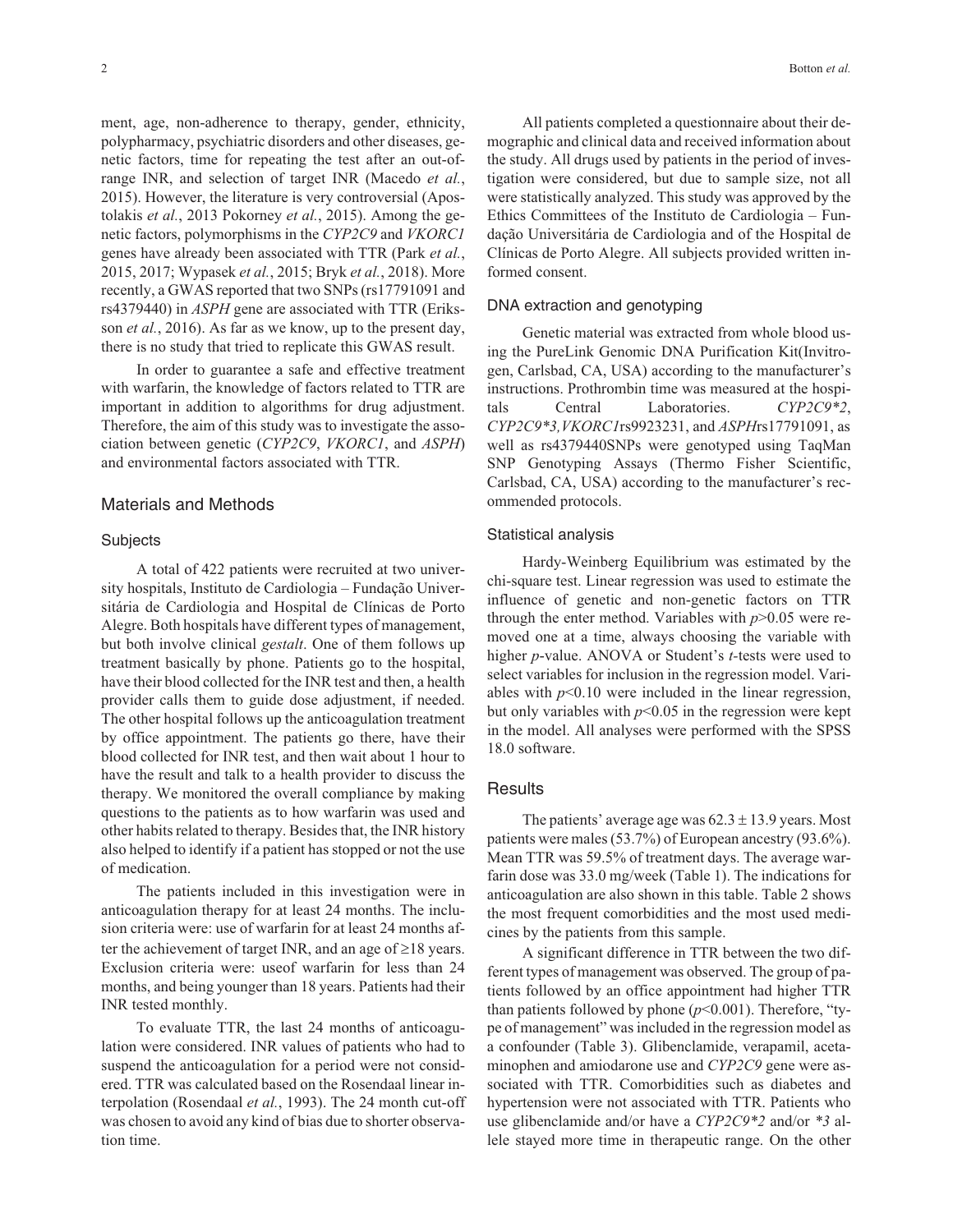**Table 1** - Clinical and demographic characteristics of patients according to TTR.

|                                  | $TTR \ge 65\%$ (n = 174) | $TTR < 65\%$ (n = 248) |
|----------------------------------|--------------------------|------------------------|
| Weekly warfarin dose             | $33.3 \pm 13.6$ mg       | $32.7 \pm 15.9$ mg     |
| Age                              | $62.6 + 13.6$            | $62.2 + 14.2$          |
| Body weight                      | $76.3 \pm 12.9$ kg       | $73.5 \pm 14.0$ kg     |
| Height                           | $1.67 \pm 0.1$ m         | $1.65 \pm 0.1$ m       |
| BMI                              | $27.4 + 4.1$             | $27.1 + 4.5$           |
| Atrial fibrillation              | 56.2%                    | 53.9%                  |
| Aortic prosthesis                | 18.1%                    | $24.1\%$               |
| Mitral prosthesis                | $26.2\%$                 | 27.0%                  |
| Gender (male)                    | 57.5%                    | 51%                    |
| Ethnicity (European<br>ancestry) | 89.7%                    | 90.3%                  |

**Table 2** - Comorbidities and co-medications of patients included in the investigated sample.

| Comorbities*        | n           |
|---------------------|-------------|
| Cardiopathy         | 110         |
| Dislipidemy         | 124         |
| <b>Diabetes</b>     | 88          |
| Hypertension        | 280         |
| Hypothyroidism      | 27          |
| Renal failure       | 31          |
| Other medications*  | $\mathbf n$ |
| AAS                 | 156         |
| Amiodarone          | 36          |
| Anlodipine          | 48          |
| Atenolol            | 56          |
| Captopril           | 117         |
| Carbamazepine       | 9           |
| Digoxin             | 98          |
| Enalapril           | 138         |
| Spironolactone      | 40          |
| Furosemide          | 158         |
| Glibenclamide       | 22          |
| Hydralazine         | 27          |
| Hydrochlorothiazide | 121         |
| Isosorbide          | 35          |
| Levothyroxine       | 30          |
| Losartan            | 33          |
| Metformin           | 54          |
| Metoprolol          | 162         |
| Omeprazole          | 87          |
| Propranolol         | 45          |
| Simvastatin         | 178         |

\*The subjects can have more than one comorbity, or be in use of more than one co-medication.

hand, the use of amiodarone, verapamil, and/or acetaminophen as co-medication was associated with lower TTR. Variables with higher influence were glibenclamide, amiodarone, and the *CYP2C9* gene, in this sequence. Other studied factors, including *VKORC1* and *ASPH* variants, were not associated with TTR.

#### **Discussion**

In the present study, patients followed by an office appointment had higher TTR than those followed by telephone calls. Patients treated in office usually receive more attention and better guidance. Moreover, in office, the health provider can better assess possible changes in a patients habits. A previous study showed that patients monitored by telephone have higher levels of extreme out-ofrange INR than patients monitored in office (Stoudenmire *et al.*, 2014), which corroborates with our findings. However, in both kinds of managements, the average TTRs were those expected for patients to receive benefits from being in anticoagulation therapy(Connolly *et al.*, 2008).

The anticoagulation control is considered effective if patients stay stable about 65% of the time (Connolly *et al.*, 2008). Moreover, individuals with TTR lower than 60% have higher rates of mortality and major bleeding (White *et al.*, 2007). The benefits of anticoagulant therapy are larger than that with dual antiplatelet therapy in prevention of stroke in atrial fibrillation only if patients achieve a 58% - 65% TTR threshold (Connolly *et al.*, 2008). In the present study, the average TTR was about 60%, which is the TTR achieved in most of the randomized controlled trials comparing warfarin and new oral anticoagulants(Connolly *et al.*, 2008). Socioeconomic status is related to adherence to treatment, which can influence the quality of anticoagulant therapy and, consequently, decreases TTR. In the present study, socioeconomic status was not analyzed. However, all patients were recruited from two public hospitals; therefore, most of them have low socioeconomic status. In addition, patients who clearly did not have a good adherence to treatment were excluded. TTR varies by centers and country between 54% and 73%, and adherence to warfarin treatment algorithms is associated with higher levels (Van Spall *et al.*, 2012). Some strategies that can be used to improve TTR may comprise self-testing for specific patients, more frequent tests, and caregiver designation for those patients with cognitive impairment. It is also recommended to make tests more often after hospital discharge (Hylek, 2013).

In the present study, patients who have one or more *CYP2C9* variants presented higher TTR. Tomita *et al.* (2013) reported that *CYP2C9* and *VKORC1* polymorphisms were related to warfarin dose, but were not TTR determinants. On the other hand, some studies showed that *VKORC1* polymorphisms, but not *CYP2C9*, are associated with lower time in therapeutic range (Park *et al.*, 2015, 2017; Bryk *et al.*, 2018). Also, *CYP2C9* variants were associated with lower TTR values in previous studies (Wypasek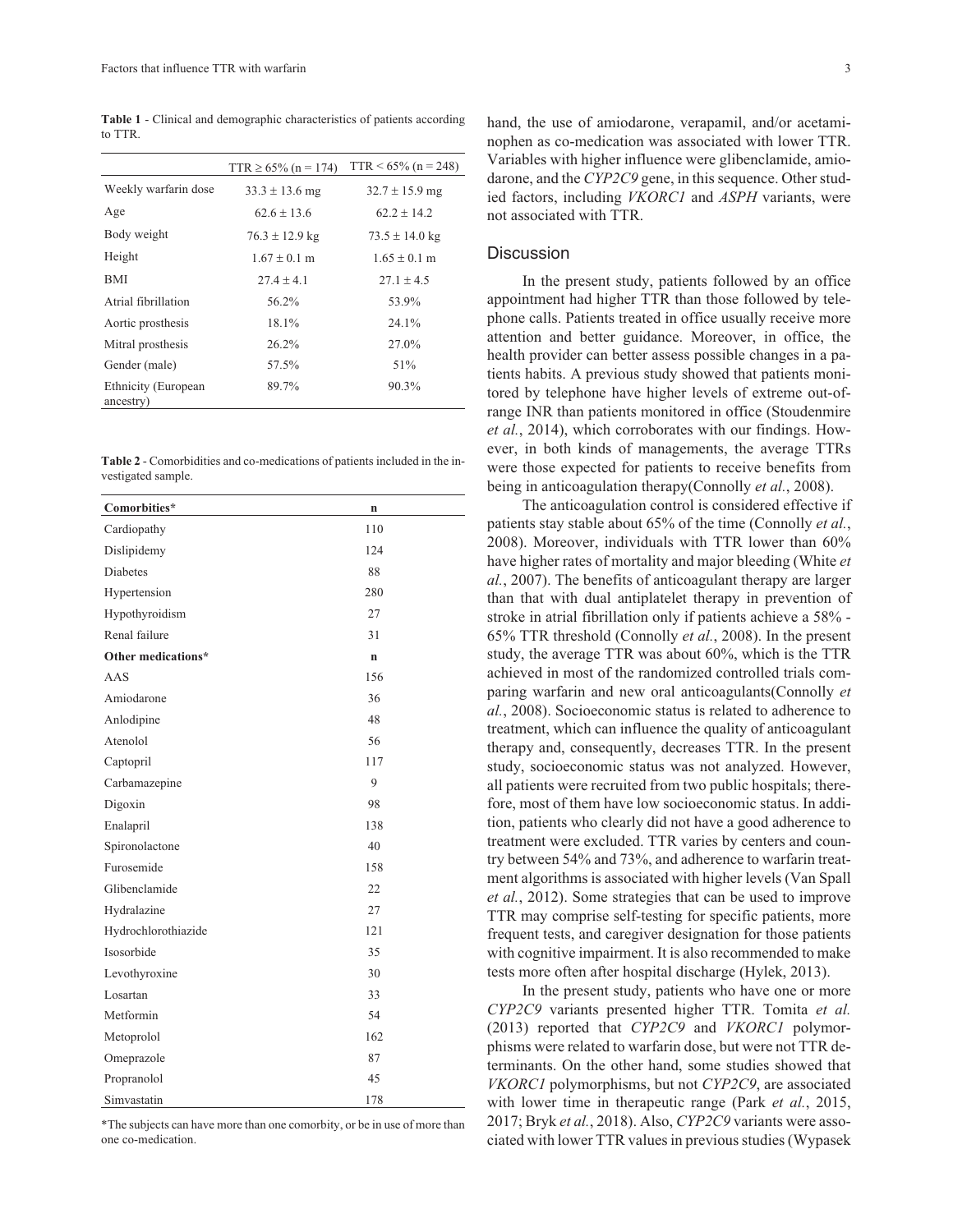| Variable                        | B coefficient | Beta coefficient | $p$ -value | Partial $r^2$ |
|---------------------------------|---------------|------------------|------------|---------------|
| CYP2C9 $*2$ and/or $*3$         | 5.255         | 0.130            | 0.006      | 0.017         |
| Amiodarone                      | $-9.029$      | $-0.133$         | 0.005      | 0.018         |
| Glibenclamide                   | 13.385        | 0.157            | 0.001      | 0.024         |
| Acetaminophen                   | $-16.097$     | $-0.108$         | 0.023      | 0.011         |
| Verapamil                       | $-11.388$     | $-0.096$         | 0.045      | 0.009         |
| Type of management <sup>a</sup> | $-7.639$      | $-0.192$         | < 0.001    | 0.036         |

**Table 3** - Final regression model for TTR.

<sup>a</sup>The regression was made using "type of management" as a confounder variable.

*et al.*, 2015, 2016), but our results did not corroborate this data since we found that *CYP2C9* variants are associated with higher TTR values. However, they analyzed only the first 3 months of follow up, while the present investigation analyzed 24 months.

The GWAS results reported by Eriksson *et al.* (2016) showed that the *ASPH* gene was associated with TTR. ASPH plays an important role in calcium homeostasis. Its longest isoforms are responsible by the aspartic acid or asparagine residues hydroxylation of protein C and coagulation factors VII, IX, and X (Eriksson *et al.*, 2016). However, the present study did not confirm this GWAS results. Nevertheless, some differences between the GWAS analysis and the present study are worthy of note. All patients recruited for the GWAS had the indication for anticoagulation related to atrial fibrillation, whereas the present investigation included patients with both atrial fibrillation and valve replacement as indications for anticoagulation. Moreover, Eriksson and colleagues (Eriksson *et al.*, 2016) included variables such as  $CHADS<sub>2</sub>$  score, previous stroke, baseline INR, not investigated in the present study.

Gender, age, body weight, comorbidity and co-medications were reported to influence TTR (Macedo *et al.*, 2015). In the present investigation, only co-medications were kept in the regression model. Patients co-medicated with Glibenclamide spent more time in therapeutic range. This association was independent of diabetes or other antidiabetic medications used by the patients. Glibenclamide is metabolized mainly by CYP2C9 and to a lesser extent by CYP3A4 enzymes, which can explain the connection found between warfarin and glibenclamide. In turn, amiodarone, verapamil, and acetaminophen decrease TTR. Amiodarone is a CYP2C9 inhibitor, while verapamil is metabolized by CYP2C9 and CYP3A4 enzymes.

Macedo *et al.* (2015) reported that the use of pain medication (acetaminophen, NSAIDs, or opioids) is associated with poor anticoagulation control in patients with atrial fibrillation and venous thromboembolism, which is in line with the present results. According to the Pharmacological Management of Persistent Pain in Older Persons guideline, acetaminophen is safer than others NSAIDs because it is not associated with significant gastrointestinal bleeding and does not influence platelet function. Some

conditions that explain its use is osteoarthritis and low back pain, and it is recommended as first-line therapy for pain to elderly(American Geriatrics Society Panel on the Pharmacological Management of Persistent Pain in Older Persons, 2009). In this study, the median age of the groups is 62 years old, which can explain its use. Several studies have been published warning about an acetaminophen-warfarin interaction, showing that it increases INR and, therefore, can lead to being out of TTR. There is no recognized mechanism that explains this interaction, but Lopes *et al.* (2011) proposed a mechanism based on the pharmacodynamics of acetaminophen.

The model based on our sample explains only a small fraction of TTR variability (9.3%), which means that there are other important factors that were not addressed in this study. It is possible that factors that change during treatment might have a greater impact on TTR, like the number of times that patients have their prescription changed, changes in vitamin K consumption during treatment, comorbidities, and other medications. This could also explain the great discrepancy in results observed among the studies.

Besides the genetic factor, this study showed that variables of easy access, like co-medications, can influence INR control quality outcomes. Special attention and better management of these factors can improve warfarin therapy and, consequently, offer a therapy with higher efficacy and safety for the patients. Glibenclamide amiodarone, acetaminophen, and verapamil users that are also *CYP2C9\*2* and/or *\*3* allele carriers may need a more careful monitoring. Moreover, the present results about patient assessment may encourage hospitals to approach patients by in office appointments. Other studies are needed to confirm these results and to find more variables that could contribute to this important parameter.

#### Acknowledgments

This work was supported by Conselho Nacional de Desenvolvimento Científico e Tecnológico (CNPq, Brazil).

# Conflict of Interest

The authors declare no conflict of interest for this study.